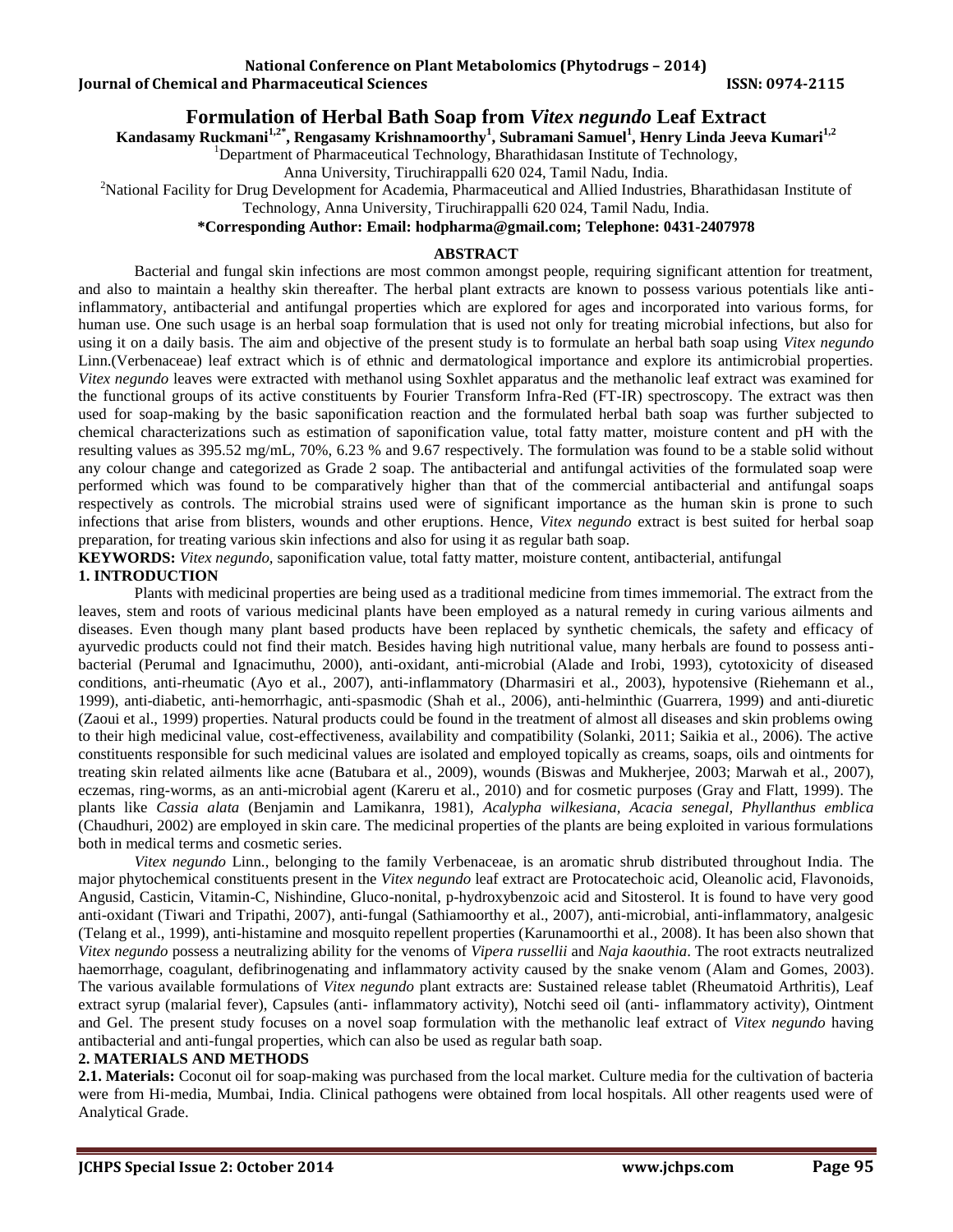**2.2. Preparation of the Extract**: The fresh leaves of *Vitex negundo* were obtained from Mandaiyur village near Anna University campus, Tiruchirappalli and authenticated in the Department of Botany, St. Joseph's College of Arts and Science, Tiruchirappalli and was deposited in their herbarium with voucher specimen number SS01. The leaves were thoroughly washed, air-dried and powdered. About 150 g of air dried coarse powdered leaves were soaked with petroleum ether for 2 days to remove the waxes present in the leaves. Then it was subjected to soxhlet extraction with methanol as solvent. Then the extract was concentrated by distillation and the solvent was recovered. The final solution was evaporated to dryness. The colour, consistency and yield of methanolic extract were noted. The extract was analysed for the major phytochemical constituents.

**2.3. FTIR spectral studies:** FTIR spectrophotometer was performed to assess the functional groups of the leaf extract. The hydraulic pellet press method was followed. Samples were taken in 1:100 ratios with KBr and mixed uniformly in a porcelain dish to prepare the pellets. The transmittance was recorded between 4000 and 400 cm<sup>-1</sup> on FTIR spectrophotometer (Jasco **FT/IR-6300).** The functional groups present in the leaves were identified from the spectra.

**2.4. Estimation of Saponification value:** Saponification value gives us an idea on the amount of lye needed to make soap. The procedure to determine the saponification value is as follows: 1 g of oil was weighed and transferred into a round bottom flask. 20 ml of 0.5 N alcoholic caustic potash was then added to it. Without oil was also set for blank titration. Both were refluxed in round bottomed flasks for 1 h. After reflux, both the round bottomed flasks were allowed to cool. Both the samples were titrated using 0.5 N HCl with phenolphthalein indicator. Disappearance of pink colour was noted which indicates the end point. These values were noted to determine the saponification value using the formula, Saponification Value  $=$  (Titre value of blank in ml – Titre value of sample in ml) x Normality of KOH x equivalent wt of KOH)) **/**1g of oil. **2.5. Basic saponification reaction:** The basic saponification reaction for the production of soap is the reaction between a neutral fatty acid and alkali to form soap and glycerol. Hence, coconut oil as a neutral fat and lye as an alkali has been used here for the basic saponification reaction as follows: 10.0 g of a fatty acid or oil (Coconut oil) was taken in a beaker. In another beaker, 12.5 ml of ethanol and 12.5 ml of deionized water were taken along with 3.5 g of alkali (Sodium hydroxide) pellets and stirred until completely dissolved. This solution was then added to the beaker in which oil was taken. After stirring for a while, this was kept on a hot plate, setting to medium/low heat, stirring for about 20-30 minutes until the smell of fat or oil disappears and the oil dissolves forming a homogenous solution. The mixture was allowed to cool and then the soap was filtered using Buchner funnel and Whatmann No.1 filter paper. 300 ml of a saturated sodium chloride solution was allowed to pass through the funnel for salt washing to remove any impurities. Then acid washing was done by passing 5 ml of 0.1N of dilute Hydrochloric acid twice. The soap was allowed to solidify for an hour to get the consistency. Two soaps were prepared in a similar manner, one for lower and one for higher concentrations of the formulation.

**2.6.** H**erbal Soap preparation:** The two solidified basic soaps were immediately broken down to smaller pieces and melted in a water bath. The weight of the methanolic *Vitex negundo* leaf extract was calculated based on the herbal content of commercial herbal bath soap. The extract was taken in lower and higher concentrations and added to the respective melted soaps along with 5 ml of ethanol. 0.033 g stearic acid was added in hot water, stirred and then added to the melted soap. 0.033g of TiO<sup>2</sup> was added to the melted glycerine soap and stirred. 2 ml of Lemongrass oil was added and stirred. Then, 1 g of Sodium Lauryl Sulphate was prepared in 5 ml distilled water and added to the mixture in drops. The respective soaps were gently mixed for about 30 minutes which were then moulded into separate circular moulds. The soaps were allowed to solidify at room temperature until set and kept under physical observation for any characteristic changes.

**2.7. Chemical characterizations:** The formulated dried herbal bath soap (lower concentration) was further evaluated and characterized for pH, Total Fatty Matter (TFM) and moisture content. pH of the soap was determined by touching the pH strip to the freshly prepared soap and also by dissolving 1 g in 10 ml water when using pH meter. TFM estimation was carried out by reacting soap with acid in the presence of hot water and measuring the fatty acids obtained. About 10 g of the formulated soap (lower concentration) was weighed and 150 ml distilled water was added and heated. The soap was dissolved in 20 ml of 15 %  $H<sub>2</sub>SO<sub>4</sub>$  while heating until a clear solution was obtained. Fatty acids on surface of the resulting solution was solidified by adding 7 g bees wax and re-heated. The set up was allowed to cool to form cake. Cake was removed and blotted to dry and weighed to obtain the TFM using the formula,  $%$  TFM= (Weight of the oil – weight of the wax) in g / Weight of the soap in  $g * 100$ . The moisture content estimation was used to determine the percentage of water in the soap by drying the soap to a constant weight. The water content is expressed as the percentage, by weight, of the dry sample. The soap was weighed and recorded as 'wet weight of sample' and was dried from 100 to115<sup>o</sup>C using a dryer. The sample was cooled down and weighed to find the 'dry weight of sample'. The moisture content was determined using the formula,

% moisture content = (Weight of the wet sample – weight of the dry sample) in g / weight of the dry sample in g  $*$  100.

**2.8. Antimicrobial susceptibility testing:** The anti-microbial action of the methanolic leaf extract and formulated herbal bath soap on the clinical pathogens from local hospitals such as *Staphylococcus aureus, Escherichia coli, Pseudomonas aeruginosa* and *Candida sp.* were studied. The micro-organisms were clinical isolates obtained from local hospitals. The culture medium used was Mueller Hinton Agar (MHA) for bacteria and Sabouraud Dextrose Agar (SDA) for fungus. Well diffusion technique was adopted for antimicrobial susceptibility testing.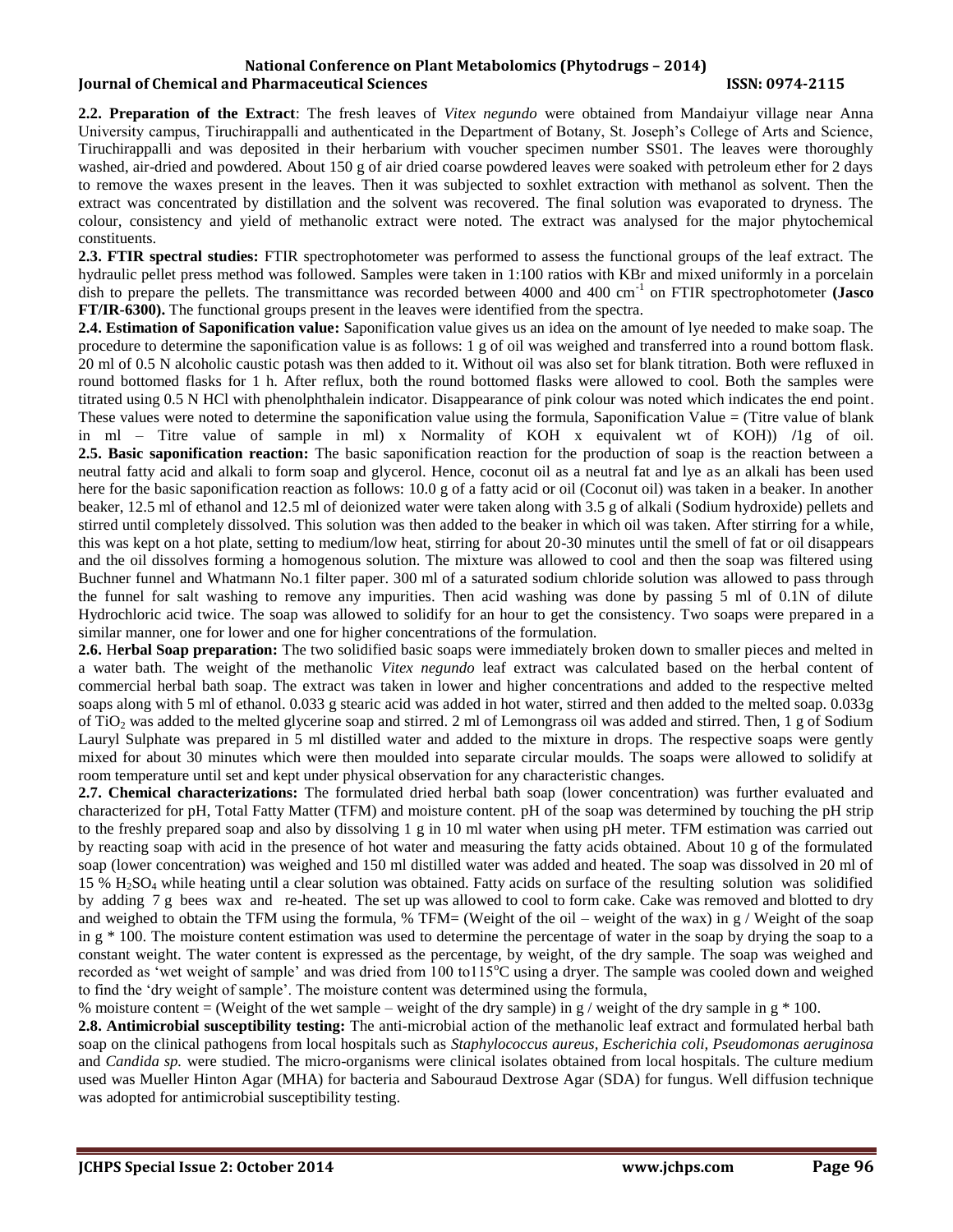#### **3. RESULTS**

The yield recovered from 150 g of starter material in soxhlet extraction with methanol as solvent after treating with petroleum ether was 10.75 g (7.17%). The phytochemical analysis of the aqueous leaf extract shows the presence of alkaloids, saponins, tannins, proteins and carbohydrates (Table.1). FTIR spectrophotometer was performed to assess the functional groups of the leaf extract. Fig 1 shows the spectra of functional groups present in *V. negudo* and table 2 shows the functional groups of the possible active constituents can be predicted. The saponification value was found to be 395.52 mg/ml. The range of saponification value for coconut oil is 390 mg/ml which complies with the obtained data. The formulated herbal bath soap using *Vitex negundo* leaf extract is shown in Figures 2(a) and 2(b) with lower and higher concentrations respectively. The physical appearance and other characteristics of the soap were also observed. The soap was totally dried and stable solid bar without any colour change. It is foamy in nature when washed hands even without adding any additional foaming agents such as detergents and surfactants. It also has skin compatibility as it didn't show any irritation when tested on ten users. The pH of the soap was determined as 9.5 with pH strip and 9.67 with pH meter. TFM was estimated to be 70 % and is characterized as grade 2 soap. The moisture content of the soap was found to be 6.23 %. The antibacterial action of the methanolic leaf extract and formulated soaps were studied on *Staphylococcus aureus, Escherichia coli* and *Pseudomonas aeruginosa* cultured on MHA. Fig. 3(a) is for the extract and Fig. 3(b) for the soaps. Fig. 3(c) shows the antifungal activity of the extract and soaps on *Candida sp.* cultured on SDA. Well diffusion technique was followed and the diameters of zones of inhibition were measured in mm and the results were tabulated (Tables  $3 - 5$ ).



**Figure.1. FTIR spectra of** *Vitex negundo*  **methanolic leaf extract**



|  |  |  |  | Table 2. Functional group analysis of the extract from FTIR Spectroscopy |
|--|--|--|--|--------------------------------------------------------------------------|
|--|--|--|--|--------------------------------------------------------------------------|

| No.                     | Frequency, $cm^{-1}$ | <b>Bond</b>                          | <b>Functional group</b>    |  |  |
|-------------------------|----------------------|--------------------------------------|----------------------------|--|--|
|                         | 3377.71              | OH Stretching                        | Alcohol, phenols           |  |  |
| $\mathbf{2}$            | 2922.59              | CH stretching                        | Alkanes                    |  |  |
| -3                      | 1606.41              | $C=C$ Stretching                     | Alkene                     |  |  |
| $\overline{\mathbf{4}}$ | 1513.85              | $C=C$ Stretching                     | Aromatic                   |  |  |
| -5                      | 1386.57              | C-H Bending                          | Alkanes                    |  |  |
| -6                      | 1274.72              | C-O Stretching                       | Carboxylic acid ester      |  |  |
| 7                       | 1076.08              | C-O-C Stretching                     | Aliphatic ether            |  |  |
| -8                      | 919.879              | C-O Stretching                       | Epoxide                    |  |  |
| -9                      | 817.67               | C-H Out of plane bending (vibration) | P-substituted phenyl group |  |  |

**Fig. 2 (a)** Formulated herbal soap at low concentration (0.25 g) of extract

**Fig. 2 (b)** Formulated herbal soap at high concentration (0.5 g) of extract

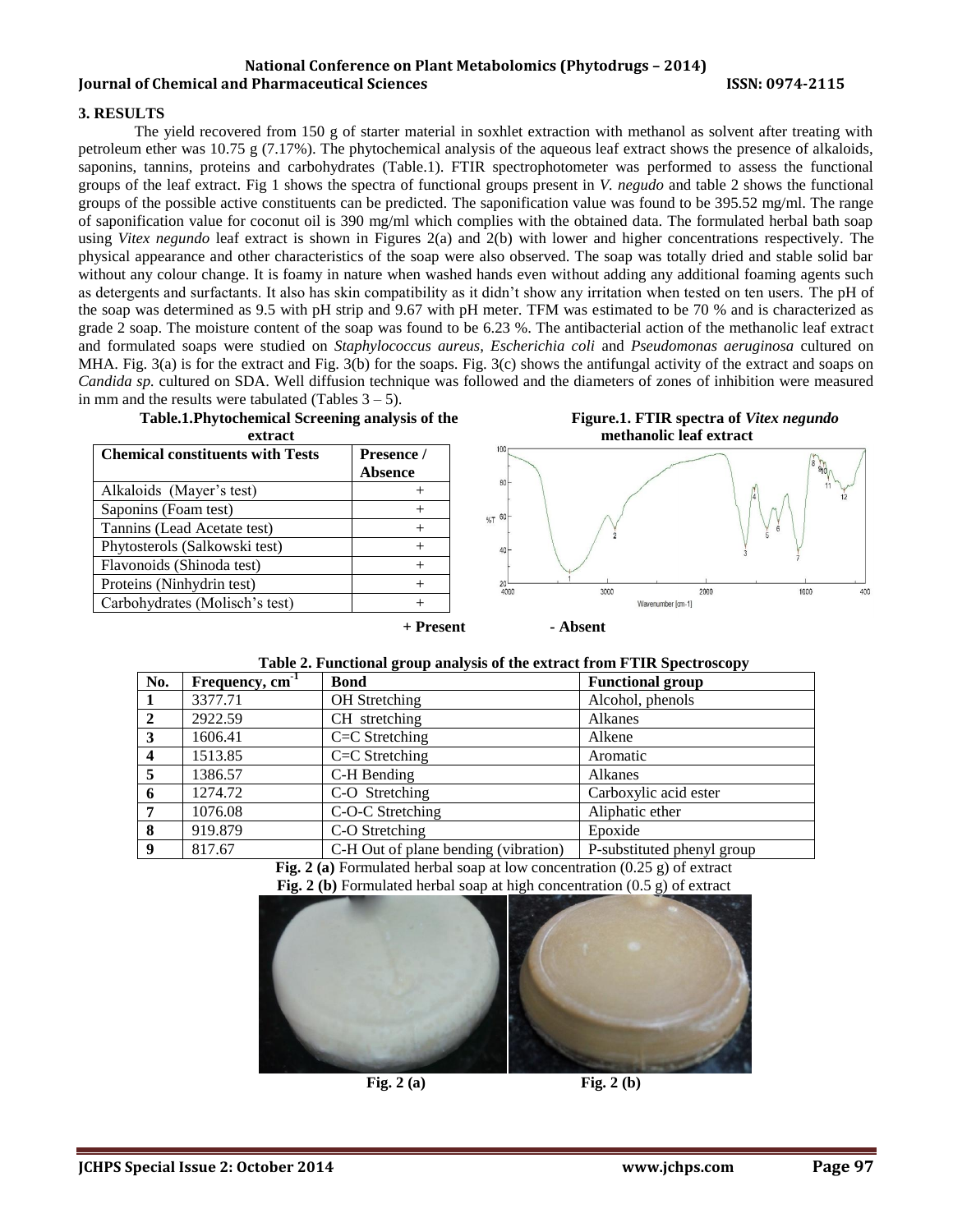|                        | Zones of inhibition (diameter in mm) of samples A to H |   |    |  |  |  |  |
|------------------------|--------------------------------------------------------|---|----|--|--|--|--|
| <b>Bacteria</b>        | A                                                      |   |    |  |  |  |  |
| Staphylococcus aureus  |                                                        |   | 10 |  |  |  |  |
| Escherichia coli       |                                                        | - |    |  |  |  |  |
| Pseudomonas aeruginosa | $\gamma$                                               | - |    |  |  |  |  |

# **Table 3. Antibacterial activity of methanolic** *Vitex negundo* **leaf extract.**

**A** – Penicillin 0.5 mg/ml – 50 µL; **B** – 10% DMSO - 50 µL; **C** – Extract 0.5 mg/ml - 50 µL; **D** – Extract 1 mg/ml - 50 µL; **E** – Extract 5 mg/ml - 50 µL; **F** – Extract 10 mg/ml - 50 µL; **G** – Extract 50 mg/ml - 50 µL; **H** – Extract 100 mg/ml - 50 µL

# **Table 4. Antibacterial activity of the formulated herbal bath soap.**

|                        | Zones of inhibition (diameter in mm) of samples A to C |  |  |  |  |
|------------------------|--------------------------------------------------------|--|--|--|--|
| <b>Bacteria</b>        |                                                        |  |  |  |  |
| Staphylococcus aureus  |                                                        |  |  |  |  |
| Escherichia coli       |                                                        |  |  |  |  |
| Pseudomonas aeruginosa |                                                        |  |  |  |  |

 $\bf{A}$  – Commercial antibacterial soap 100 mg/ml – 50  $\mu$ L;  $\bf{B}$  – Formulated soap with low concentration extract 100  $mg/ml - 50 \mu L$ ; **C** – Formulated soap with high concentration extract 100 mg/ml – 50  $\mu L$ 

| Table 5. Antifungal activity of the extract and soap. |  |
|-------------------------------------------------------|--|
|                                                       |  |

|                                                                                                                                                                                                                                                                                                                                                                   | Zones of inhibition (diameter in mm) of samples A to G |                          |  |    |  |  |  |
|-------------------------------------------------------------------------------------------------------------------------------------------------------------------------------------------------------------------------------------------------------------------------------------------------------------------------------------------------------------------|--------------------------------------------------------|--------------------------|--|----|--|--|--|
| Non-filamentous                                                                                                                                                                                                                                                                                                                                                   |                                                        |                          |  |    |  |  |  |
| fungus                                                                                                                                                                                                                                                                                                                                                            |                                                        |                          |  |    |  |  |  |
| Candida sp.                                                                                                                                                                                                                                                                                                                                                       |                                                        | $\overline{\phantom{a}}$ |  | 28 |  |  |  |
| $\mathbb{R}^n$ is a set $\mathbb{R}^n$ is $\mathbb{R}^n$ if $\mathbb{R}^n$ is a set of $\mathbb{R}^n$ is a set of $\mathbb{R}^n$ is a set of $\mathbb{R}^n$ is a set of $\mathbb{R}^n$ is a set of $\mathbb{R}^n$ is a set of $\mathbb{R}^n$ is a set of $\mathbb{R}^n$ i<br>$\mathbf{r}$ and $\mathbf{r}$<br>$\sim$ $\sim$ $\sim$<br>$\sim$ $\sim$ $\sim$ $\sim$ |                                                        |                          |  |    |  |  |  |

**A** – Ketaconozole 0.5 mg/ml – 50 µL; **B** –10% DMSO 50 µL; **C** – Extract 100 mg/ml - 50 µL; **D** – Formulated soap with low concentration extract 100 mg/ml – 50  $\mu$ **L**; **E** – Soap with high concentration extract 100 mg/ml – 50  $\mu$ **L**; **F** – Water -50 µL; **G** – Commercial antifungal soap 100 mg/ml – 50 µL



**Fig. 3 (a) Fig. 3 (b) Fig. 3 (c)** 

# **Fig. 3 (a) Antibacterial activity of** *Vitex negundo* **methanolic leaf extract**

 $\bf{A}$  – Penicillin 0.5 mg/ml – 50  $\mu$ L;  $\bf{B}$  – 10% DMSO - 50  $\mu$ L;  $\bf{C}$  – Extract 0.5 mg/ml - 50  $\mu$ L;  $\bf{D}$  – Extract 1 mg/ml -50 µL; **E** – Extract 5 mg/ml - 50 µL; **F** – Extract 10 mg/ml - 50 µL; **G** – Extract 50 mg/ml - 50 µL; **H** – Extract 100 mg/ml -

50 µL

# **Fig. 3 (b) Antibacterial activity of formulated herbal soap**

**A** – Commercial antibacterial soap 100 mg/ml – 50 µL; **B** – Formulated soap with low concentration extract 100

mg/ml – 50  $\mu$ L; **C** – Formulated soap with high concentration extract 100 mg/ml – 50  $\mu$ L

# **Fig. 3 (c) Antifungal activity of the extract and soap**

**A** – Ketaconozole 0.5 mg/ml – 50 µL; **B** –10% DMSO 50 µL; **C** – Extract 100 mg/ml - 50 µL; **D** – Formulated soap with low concentration extract 100 mg/ml – 50  $\mu$ **L; E** – Soap with high concentration extract 100 mg/ml – 50  $\mu$ **L; F** – Water -50 µL; **G** – Commercial antifungal soap 100 mg/ml – 50 µL

# **4. DISCUSSION**

The present work is a novel herbal soap formulation using *V. negundo* methanolic leaf extract. The major phytochemical constituents with medicinal values have been proved to be present in the methanolic leaf extract from the preliminary phytochemical analyses. The commercial herbal bath soap of choice has 0.38 g of herbal extract in a 75 g soap bar. This was taken as a standard reference and the soaps were formulated with lower (0.25 g of *V. negundo* extract for 75 g soap) and higher (0.5 g of *V. negundo* extract for 75 g soap) concentrations to prove their efficacy even at a concentration less than that of the commercial soaps. From the results obtained, the antibacterial activity of methanolic leaf extract on gram positive *S.aureus* was found to be efficient when compared with gram negative *E. coli* and *P. aeruginosa* which had no visible effect*.* The anti-fungal activity of the extract and soaps was also studied for a non-filamentous fungus *Candida sp.* Thus, the formulated soaps have shown good antibacterial and antifungal activities when compared with the commercial soaps. The